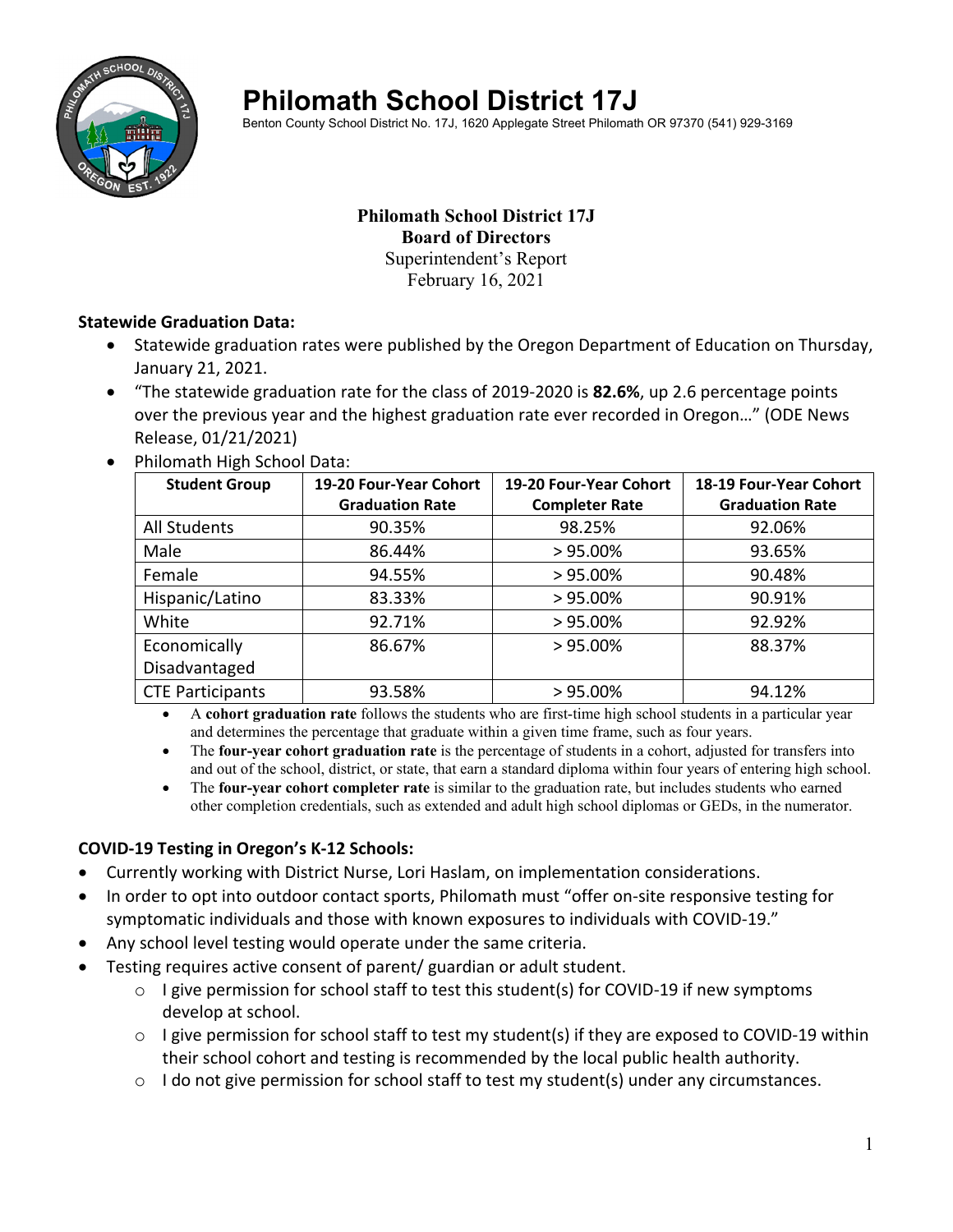# **Technology Update:**

• Current staffing model is as follows:



Technology Plan updates to be shared at May School Board meeting.

#### **Nursing Updates:**

- Last month, Lori Haslam, reported as hired for ½ time District Nurse.
- Full time District Nurse, Tina Hoch, to begin work in early March.

## **PSD Calendar Committee:**

- Work on creation of 2021‐2022 and 2022‐2023 district calendar proposals.
- Seeking membership representing licensed, classified, administrative, and unrepresented staff.
- Will also be seeking community input.
- Anticipate presentation at the April School Board meeting.

#### **Student Success Act:**

- Updated plan for 2020‐2021 has been approved.
- Received Executed Grant Agreement from ODE today.
- Not later than March 1, 2021, we will begin assessing priorities for funding in the 2021‐2023 biennium.

#### **Association Connections:**

- Numerous conversations have taken place with our Association partners.
	- $\circ$  Joint Conversations District, PEA, and School Board (01/29 and 02/01)
	- o Operational Blueprint Team (02/02, 02/03, 02/08, 02/11)
	- o Philomath Chapter, Oregon School Employees Association (02/08)
	- o Philomath Education Association (02/02, 02/10, 02/11, 02/12, 02/15)